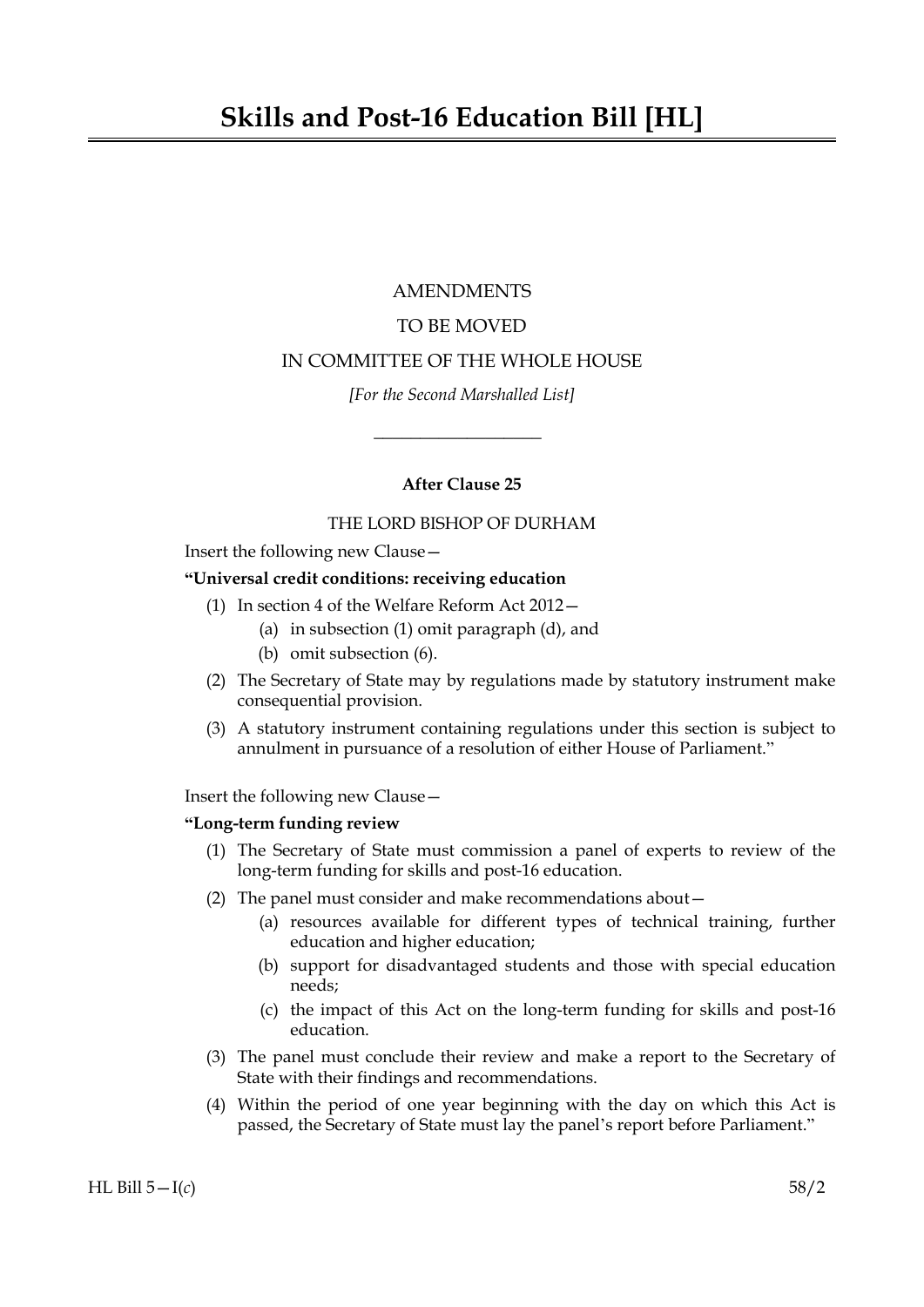## *Member's explanatory statement*

*This is a probing amendment, intended to draw out the Government's plans to introduce a longer-term funding settlement for FE, as called for by the Education Select Committee, prefigured in the White Paper and signalled, as the direction of travel by recent increases in core FE funding, capital funding allocations and the longer term Lifelong Learning Entitlement.*

## **After Clause 15**

### THE LORD BISHOP OF DURHAM

Insert the following new Clause—

#### **"Local authority provision for special education needs**

- (1) The Secretary of State must by regulations require local authorities to provide support of a prescribed standard for students with special education needs studying modules of higher education courses or further education courses who are eligible for the lifelong learning entitlement.
- (2) The "prescribed standard" is to be prescribed in the regulations but must be of an equivalent standard to the support that local authorities provide to students with special education needs studying higher education full time."

#### *Member's explanatory statement*

*This is a probing amendment, intended to enable the Government to indicate how provision for this cohort will be better integrated into planned provision and more equitably funded, with reference to the intended Green Paper.*